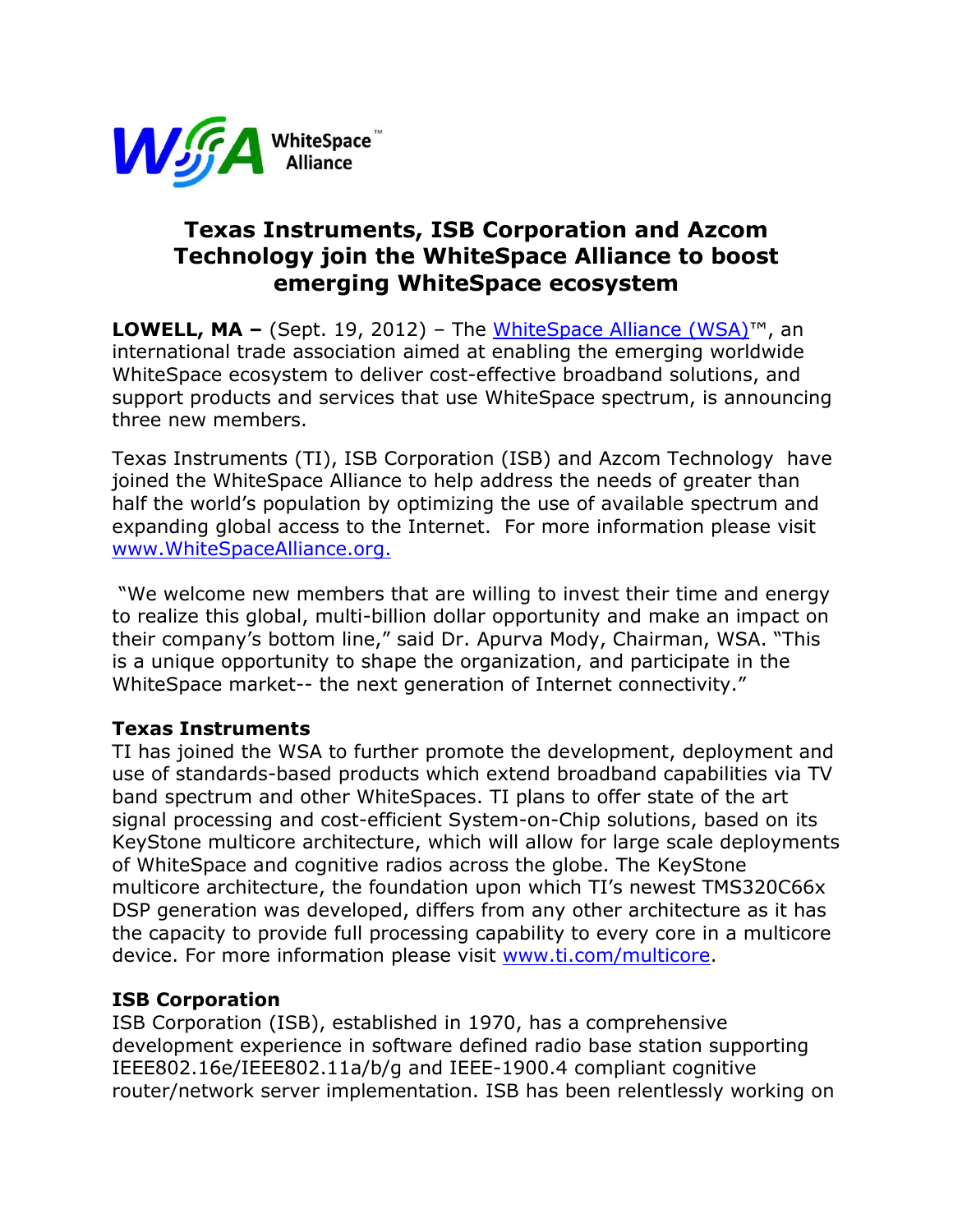the research and development of white space technologies over the years. ISB joined the WSA to contribute to global standard development of white space technologies, especially WhiteSpace database technologies, extend their expertise and develop new services in this field to meet their customers' demand. ISB offers complete white space solutions to Japan, Asia and other countries which have interest in white space spectrum management and radio deployments.

At this year's Super Wi-Fi Summit, ISB will demonstrate their TV WhiteSpace Database service leveraging the U.S. and Japanese maps and complying with the FCC regulation. For more information please visit [whitespacetech.isbcorp.com.](../../../../../../../Temp/Temporary%20Internet%20Files/Content.Outlook/8QOZU3L0/whitespacetech.isbcorp.com)

### **Azcom Technology**

Azcom Technology, established in 1996, provides a wide range of services and solutions in wireless communication domain which include LTE, UMTS, TD-SCDMA, GSM/GPRS/EDGE. Azcom solutions include hardware platforms, both baseband and RF; PHY stacks; and layer2/layer3 stacks. Many of these solutions, hardware platform, PHY and MAC stacks, have direct application in products compliant to standards adopted by the WSA and can greatly accelerate a customer product development time. For more information, please visit [www.azcom.it](http://www.azcom.it/)

### **Visit the WSA @ Super Wi-Fi Summit™**

The WSA is proud to be a sponsor of the Super Wi-Fi Summit™. While at the Summit, visit the WSA display in the demo pavilion to learn more about the Alliance and its members.

### **About the Super Wi-Fi Summit™**

The Super Wi-Fi Summit will discuss opportunities, challenges and technical issues surrounding the use of White Spaces and other shared spectrum technologies for wireless broadband services. The event, which features all major players in the white spaces arena and will cover all aspects of the White Spaces market including, trial results and next steps, White Spaces backhaul opportunities , database issues, White Spaces Devices, Spectrum Issues, Standards, market opportunities and more. Participating companies and organizations include WhiteSpace Alliance, Google, Texas Instruments, ISB, Microsoft, Spectrum Bridge, Telcordia, 6Harmonics, Fair Spectrum and more. To register for the Summit go to [www.superwifisummit.com.](http://www.superwifisummit.com/) Please contact WSA at [info@whiteSpaceAlliance.org](mailto:info@whiteSpaceAlliance.org) to receive a 30% discount code.

### **About the WhiteSpace Alliance**

[WhiteSpace Alliance](http://cts.businesswire.com/ct/CT?id=smartlink&url=http%3A%2F%2Fwww.whitespacealliance.org&esheet=50107806&lan=en-US&anchor=WhiteSpace+Alliance&index=1&md5=dc961dfb9d10975bc7075a94772ac5ba) (WSA)<sup>™</sup> is an international trade association enabling